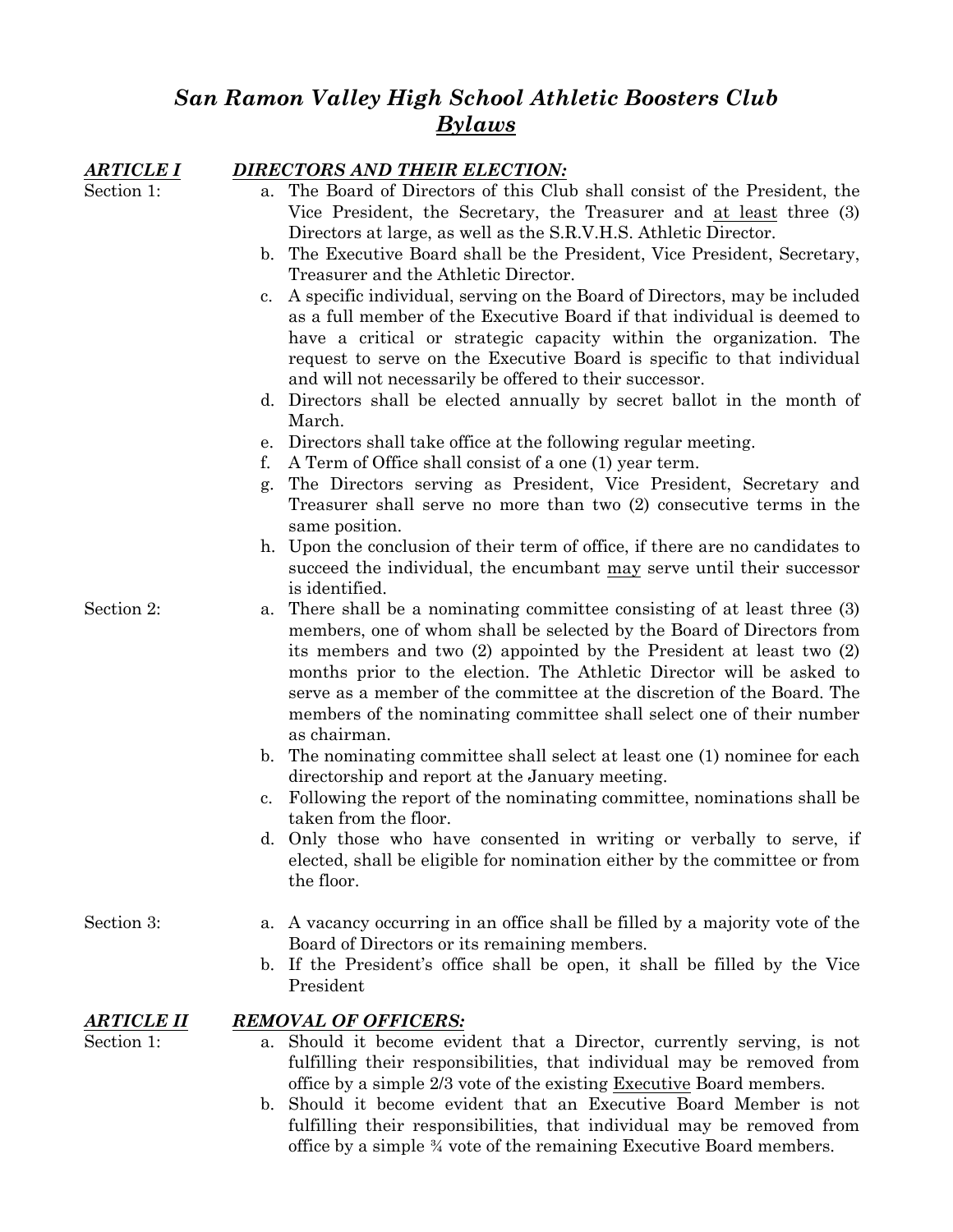| <b>ARTICLE III</b> | <b>DUTIES OF OFFICERS:</b>                                                                                            |
|--------------------|-----------------------------------------------------------------------------------------------------------------------|
| Section 1:         | Specific responsibilities shall be developed for each of the Director<br>a.                                           |
|                    | positions on the Board of Directors.                                                                                  |
|                    | b. The President shall have primary responsibility for the development of                                             |
|                    | the role descriptions with appropriate input from the Board of Directors<br>and the individual currently in the role. |
|                    | The Secretary shall have responsibility for maintaining the role<br>$\mathbf{c}$ .                                    |
|                    | descriptions.                                                                                                         |
| Section 2:         | PRESIDENT:                                                                                                            |
|                    | The President shall preside over all meetings of the S.R.V.H.S. Athletic<br>a.                                        |
|                    | Booster Club and of the Board of Directors.                                                                           |
|                    | b. Shall be a member ex-officio of all committees except the nominating                                               |
|                    | committee and<br>Shall perform such other duties assigned by the Board of Directors or<br>c.                          |
|                    | the general membership.                                                                                               |
| Section 3:         | <b>VICE PRESIDENT:</b>                                                                                                |
|                    | a. The Vice President shall act as an aide to the President and                                                       |
|                    | b. Shall perform the duties of the President in the absence of that officer.                                          |
| Section 4:         | <b>SECRETARY:</b>                                                                                                     |
|                    | The Secretary shall keep an accurate record of all meetings of the Club<br>a.                                         |
|                    | and the Board of Directors.                                                                                           |
|                    | b. The function of recording secretary may be delegated to a member of<br>the club by the secretary.                  |
|                    | The Secretary shall be the repository for all club historical information<br>$c_{\cdot}$                              |
|                    | and records.                                                                                                          |
|                    | d. The Secretary shall ensure that proper meeting decorium is adhered to.                                             |
| Section 5:         | TREASURER:                                                                                                            |
|                    | The Treasurer shall receive all monies of the Club.                                                                   |
|                    | b. Shall keep an accurate record of receipts and disbursements.                                                       |
|                    | c. Shall pay out local funds only as duly authorized.                                                                 |
|                    | The Treasurer shall present a statement of account at every meeting<br>d.<br>and shall make a full report quarterly.  |
|                    | The Treasurer shall keep the records of project funds separate from the<br>e.                                         |
|                    | membership dues and shall keep accurate record of project expenses.                                                   |
|                    | f.<br>The accounts shall be examined annually by an auditory or the                                                   |
|                    | outgoing and incoming treasurer or one other Board member, who, if                                                    |
|                    | satisfied with the Treasurer's annual report, shall sign a statement to<br>that effect at the end of the report.      |
| <b>ARTICLE IV</b>  | <b>FINANCIAL RESPONSIBILITIES:</b>                                                                                    |
| Section 1:         | ANNUAL FINANCIAL PRIORITIES:                                                                                          |
|                    | 1. General Athletic Fund                                                                                              |
|                    | 2. Individual Team Contributions                                                                                      |

3. Capital Improvements 4. Specific Equipment Requests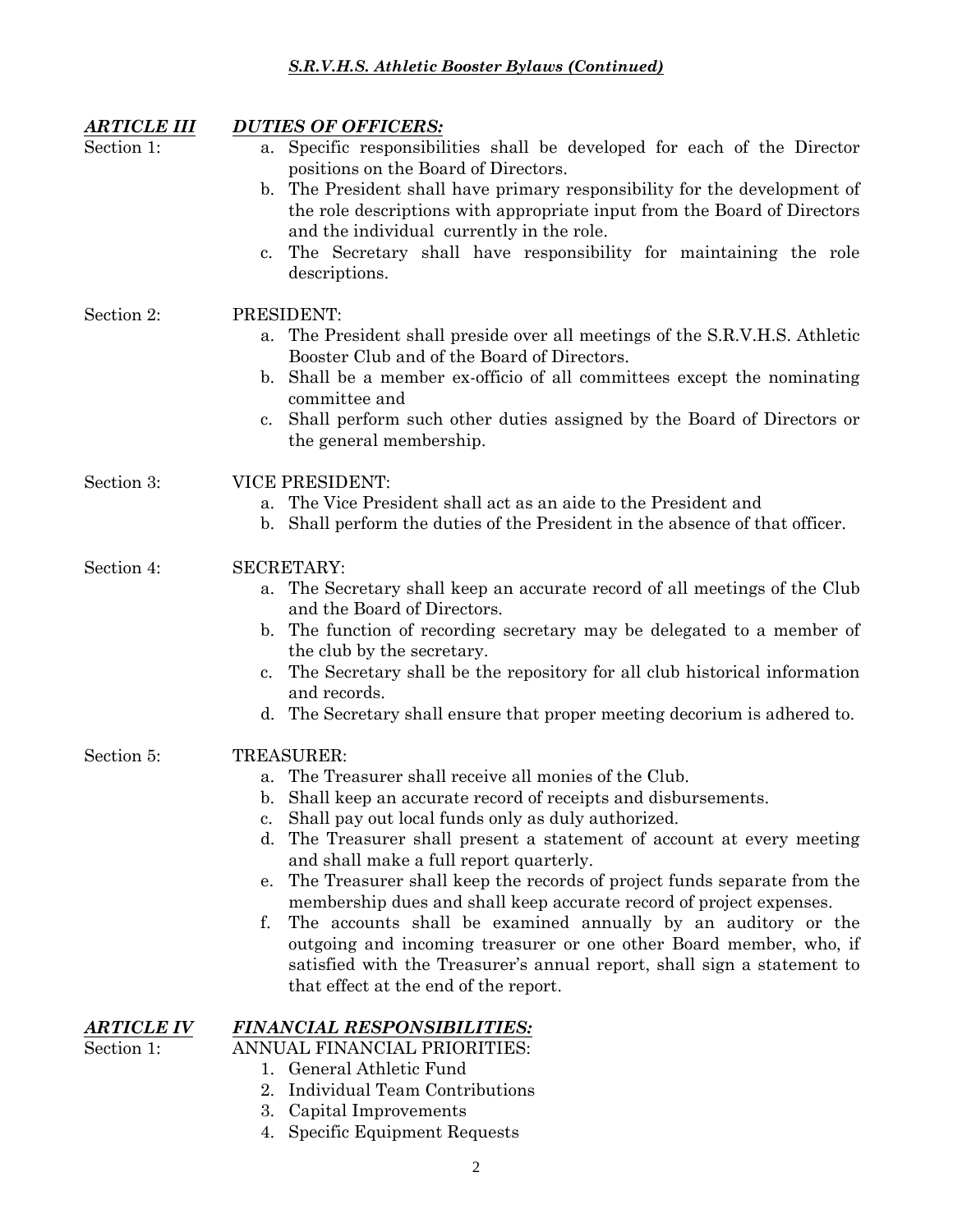5. Other Funding Areas as Agreed to by the Board of Directors

Section 2: CAPITAL IMPROVEMENT FUNDING POLICIES:

- a. The Capital Improvement Project should benefit the majority of students at S.R.V.H.S.
- b. A written plan or strategy will be developed to ensure that the Capital Improvement Project does not come at the expense of the annual contribution to the General Athletic Fund.
- c. The Capital Improvement Project is identified with an appropriate plaque/signage indicating that "Major funding for this project was provided by the S.R.V.H.S. Athletic Booster Club"
- d. Multiple concurrent Capital Improvement Loans are expressly prohibited.
- e. The Athletic Booster Board of Directors and the Executive Board is prohibited from financial commitments in excess of seven, (7), years.
- f. The annual loan schedule shall not exceed 75% of the average amount contributed to the General Athletic Fund during the three, (3), years immediately preceding the Capital Improvement Funding Request.
- g. A minimum of two, (2), current Executive Board members or individuals currently serving on the Board of Directors, expressing a desire to subsequently serve on the Executive Board in succeeding terms of office must be in concensus with the decision to fund the project.

## *ARTICLE V MEETINGS:*

- a. Regular meetings of the club shall be held on the first Monday of each month, unless otherwise provided for the general membership or Board of Directors. Seven (7) days notice shall be given of change of date.
- b. Special meetings may be called by the Board of Directors or President, seven (7) days notice having been given.
- c. A quorum must be present for an official meeting to be convened.
- d. A majority of the elected Board shall constitute a quorum.
- e. Voting shall be done by members as defined by the Roster.
- f. The annual meeting shall held in the month of March.

#### *ARTICLE VI BOARD OF DIRECTORS:*

- Section 1: a. The Board of Directors shall consist of the Directors elected at the annual election.
	- b. The Directors may serve until their successor is elected.

- Section 2: **a.** The duties of the Board of Directors shall be:
	- b. To transact necessary business between regular monthly meetings of the club.
	- c. To approve plans of standing committees.
	- d. To present approved projects to the general membership for adoption.
	- e. To present a report at each regular monthly meeting.
	- f. To approve routine bills

#### *ARTICLE VII CODE OF CONDUCT:*

a. The members of the Board of Directors and the Executive Board shall conduct themselves in an appropriate manner at all times so as to project a positive image of San Ramon Valley High School, the athletic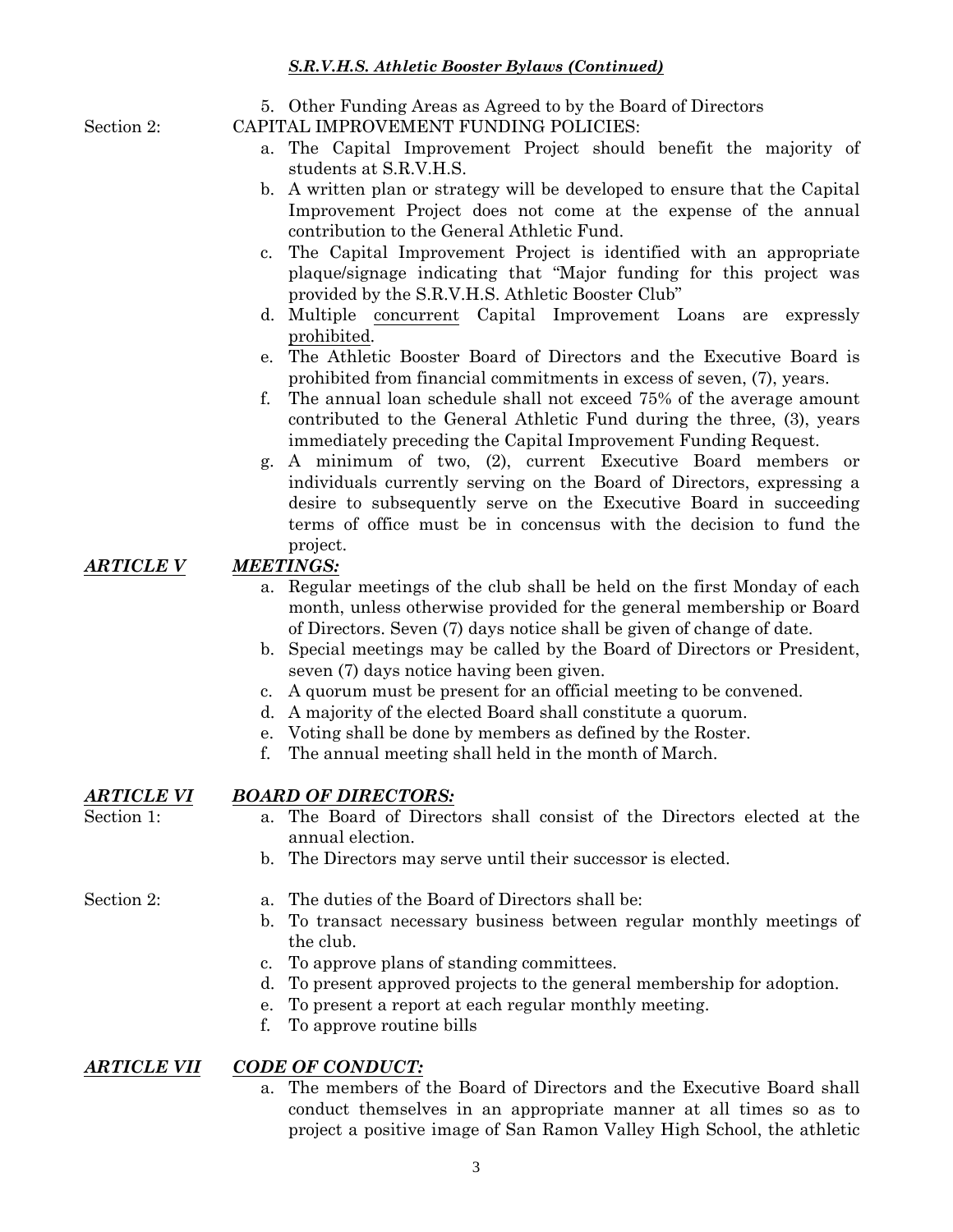program and the S.R.V.H.S. Athletic Boosters organization.

- b. The members of the San Ramon Athletic Boosters shall work to promote the positive image of non-professional student athletics and assist in the generation of revenue to support the athletic program at S.R.V.H.S.
- c. Members of the Athletic Boosters shall contribute their time and expertise on a strictly volunteer basis and no monetary compensation or "recompense in kind" shall be provided or expected as a result of these efforts.
- d. The San Ramon Valley High School Athletic Boosters specifically forbids the consumption or acquiescence to consume alcoholic beverages at any school function or any event where there would be a reasonable expectation that S.R.V.H.S. students might be invited, present or able to observe the use or consumption of alcoholic beverages by its membership in a setting perceived to be an official Booster function.

#### *ARTICLE VIII STANDING COMMITTEES:*

- Section 1: Such Standing Committees shall be created by the Board of Directors as may be required to promote the objectives and interests of the club. The Chairman of the Standing Committees shall be approved by the Board of Directors before being appointed by the President, and shall hold office for the current year.
- Section 2: The Chairman of each Standing Committee shall present plans of work to the Board of Directors and no committee work shall be undertaken without the approval of the Board of Directors.

#### *ARTICLE IX AMENDMENTS:*

- Section 1: These Bylaws may be amended at any regular meeting by a two-thirds (2/3) vote of the members present and voting, provided notice of the proposed amendment shall have been given at the previous meeting.
- Section 2: A committee may be appointed to submit a revised set of Bylaws only by a majority vote at a meeting of the club or by two-thirds (2/3) vote of the Board of Directors.

#### *ARTICLE X ANNUAL MEMBERSHIP FEES:*

Annual membership fees shall be set by the Board of Directors and used for the ordinary expenses of running the organization as well as utilization of various projects relative to the athletic programs of the school.

#### *ARTICLE XI BANKING OF FUNDS:*

Money shall be banked locally. Checks shall be signed by two (2) Directors from the following: President, Vice President, Secretary or Treasurer.

#### *ARTICLE XII MEMBERSHIP CARDS:*

Each member, upon payment of his or her membership fee shall be given a membership card(s).